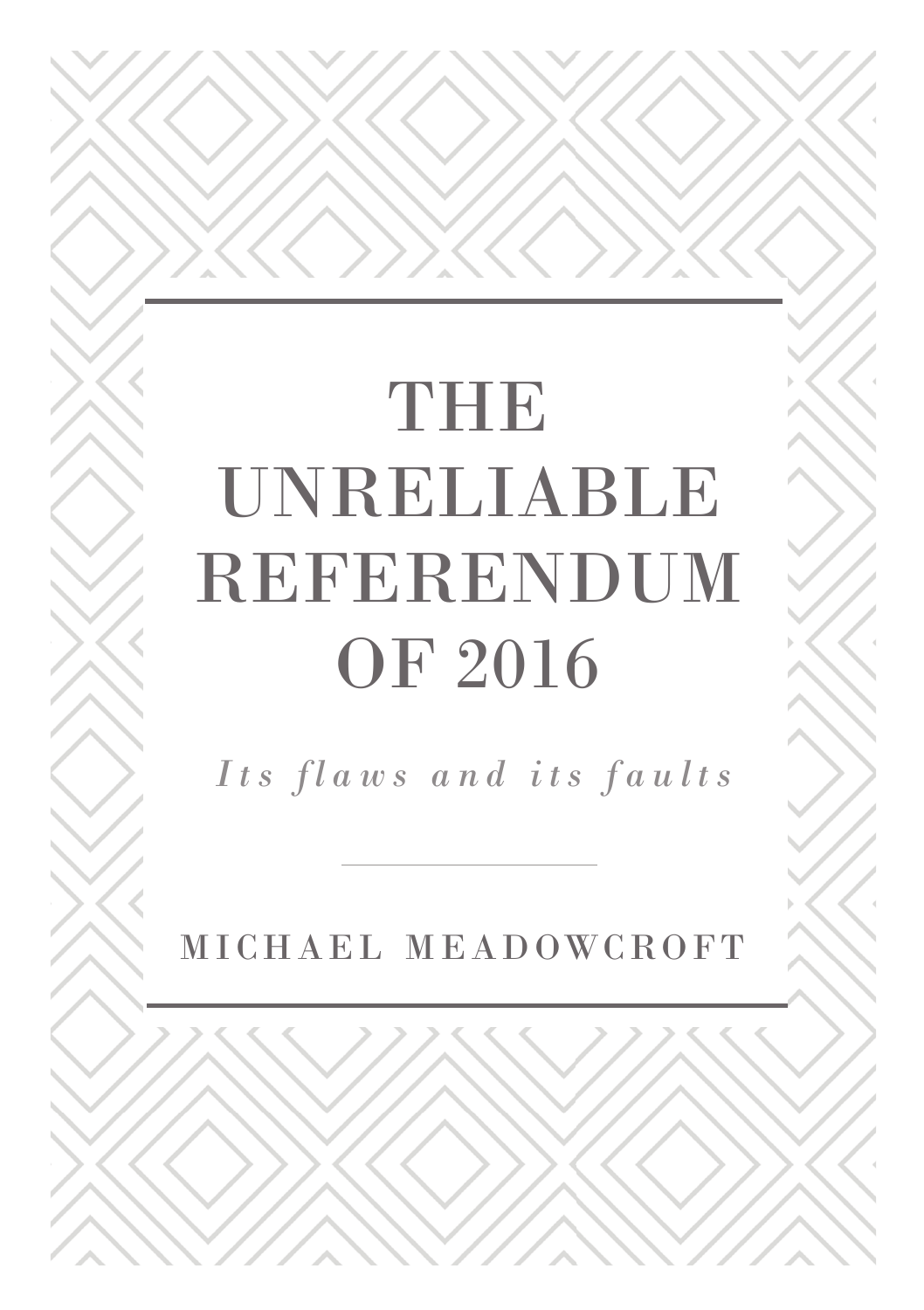The Unreliable Referendum of 2016 Its flaws and its faults

by Michael Meadowcroft Member of Parliament 1983-87

3rd edition September 2019

Further information from: Michael Meadowcroft 72 Waterloo Lane Bramley Leeds LS13 2JF

michael@beemeadowcroft.uk www.beemeadowcroft.uk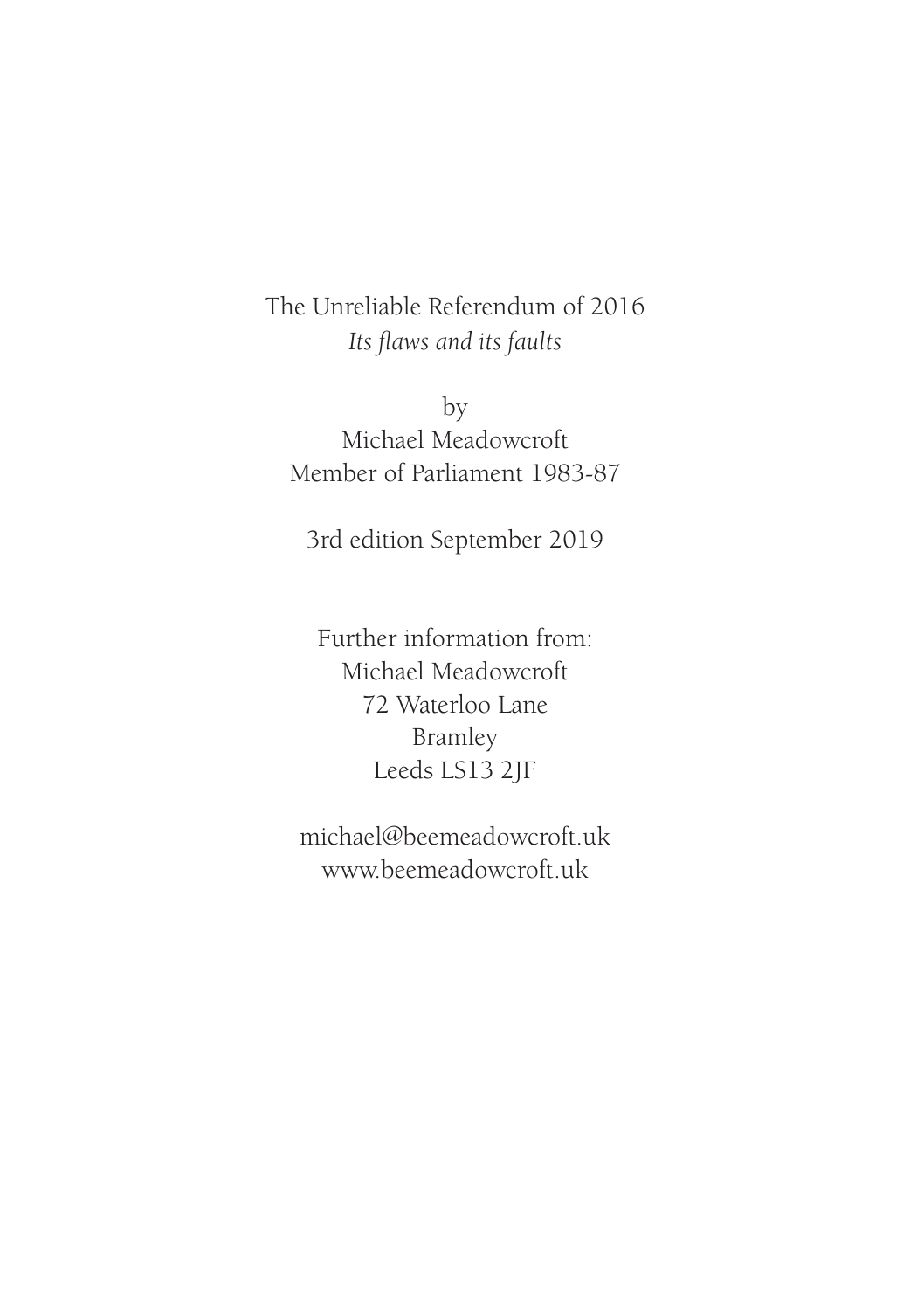# **THE UNRELIABLE REFERENDUM OF 2016**

Its flaws and its faults

All referendums are inherently flawed. Politics is a complicated business and none of the difficult issues that currently face the politicians is capable of being reduced to a simplistic binary yes/no question. However, if despite everything, a referendum is called then at least it needs to be as carefully managed and informed as possible if it is to have any claim to represent the settled view of the British people. This was certainly not the case of the referendum held on 23 June 2016 on the United Kingdom's membership of the European Union. Its result was demonstrably inaccurate and should not be relied upon.

Amidst the infinite nuances of the Brexit conundrum almost all MPs appear to feel the need to pay ritual obeisance to "respecting the result of the referendum". Continual reference is made in parliament and elsewhere to the result of the June 2016 referendum on membership of the EU as being "the will of the people" It is even suggested that it would be a denial of democracy not to enact the referendum result. Based on this, some of the 450 Members of Parliament who have previously voted for remaining within the EU have even voted in parliament against their deeply held conviction that the United Kingdom should remain a member of the EU.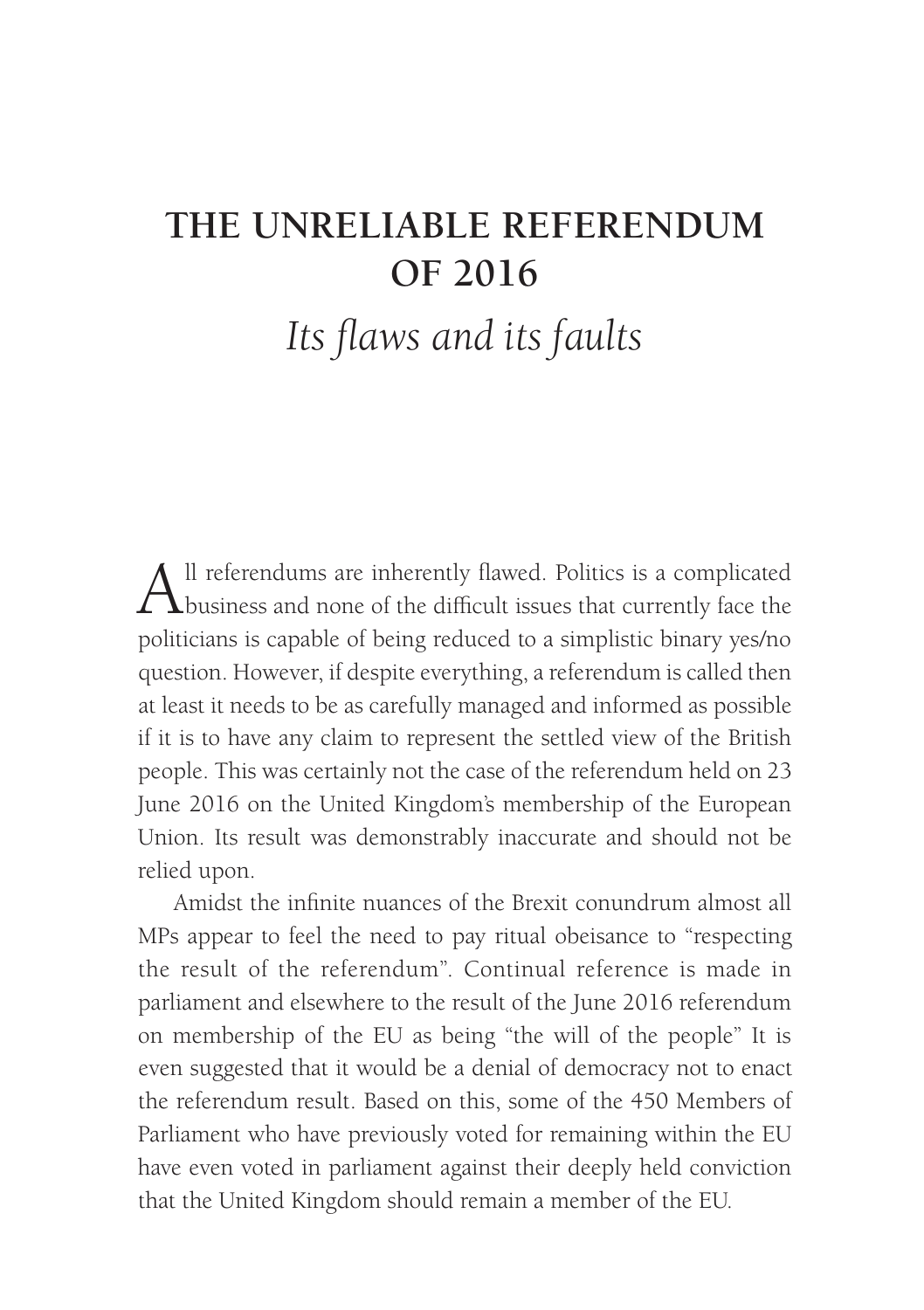Over the three years since the referendum there have been interminable debates in parliament on the implications of the vote. Members of Parliament have grappled with the impossibility of implementing the Leave vote. The agreement reached between the government and the EU 27 has been disowned by the House of Commons three times and has caused the resignation of a record number of government ministers – thirty-one, plus eleven parliamentary private secretaries. In addition it is causing huge fissures in both Conservative and Labour parties with, so far, eight Labour and three Conservatives leaving their parties to join the Independent Group or the Change UK party. And still a great many MPs still vainly try to find a way to implement leaving the EU without risking the fragile peace in Northern Ireland or undermining the UK's role in the world and damaging its economy, only because they cling on to the outcome of the referendum vote despite their better judgement. And the UK vehicle continues inexorably towards the cliff edge. If it can be shown that the referendum itself had fundamental flaws then this liberates these MPs to follow their own conscience and intellect.

The facts simply do not justify this reverence for the June 2016 vote. Whatever else the referendum was, it was certainly not a decisive public vote on the question set out on the ballot paper and it was clearly not an untrammelled decision by electors on objective arguments put before them within the legal limitations of the Act governing the referendum. Even the claim that it was the highest vote cast in any British election is flawed. The turnout was 72.2% – ie 5.5% lower than at the 1992 general election and a huge 12% lower than at the 1950 general election. Even the total vote of 17.4 million votes cast for Leave was barely 41,000 higher than the vote at the 1975 referendum on the EEC, when there were six million fewer electors on the register.

These figures have an additional significance in that, given the close result of the referendum, there is an argument that a more entrenched majority should be required for a result to be regarded as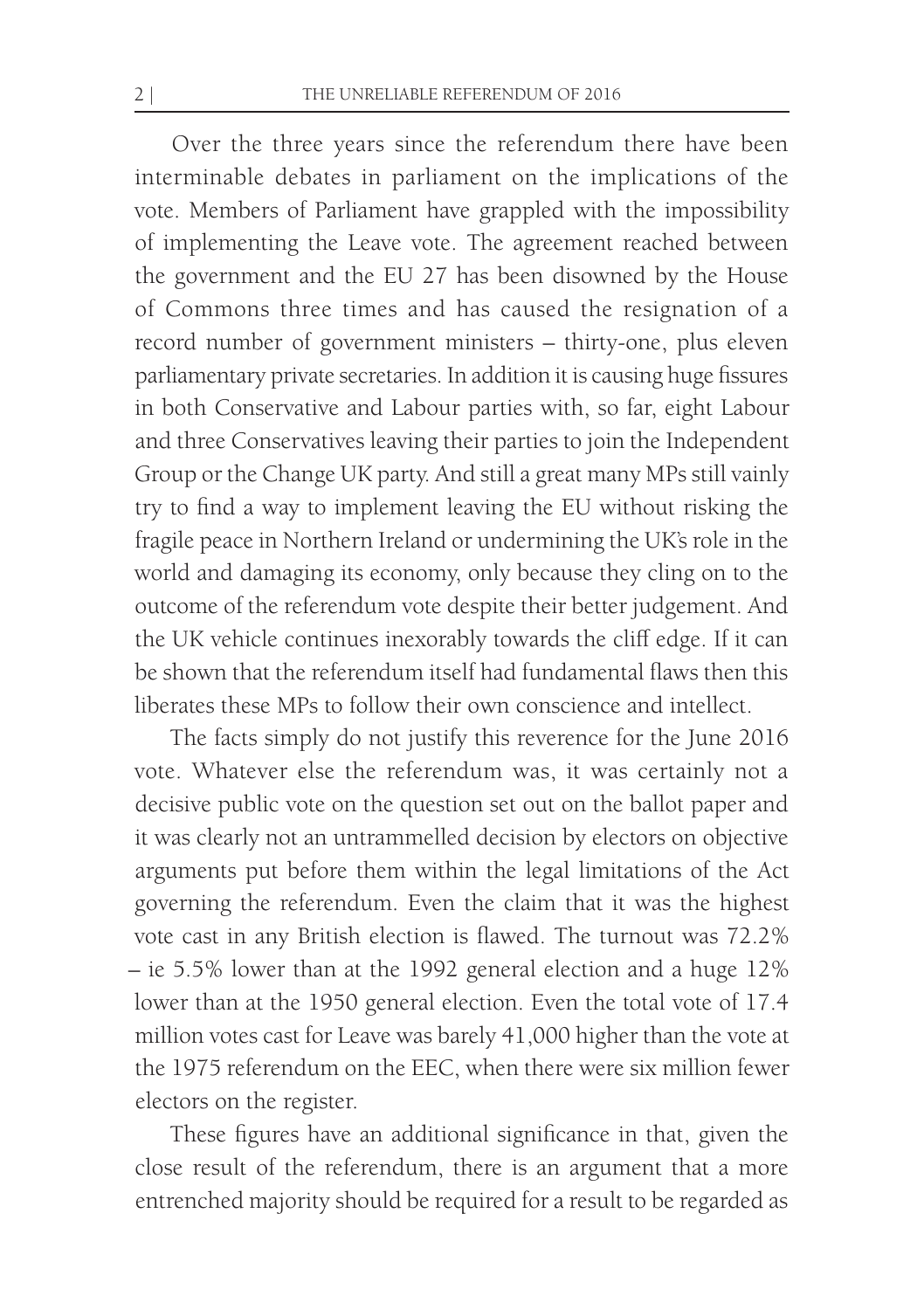a legitimate indication of the electorate's wishes on a change of such momentous importance. There is a precedent for such a provision in that the Scotland Act 1978, governing the referendum on Scottish devolution, contained a provision that the result would not be effective unless it exceeded 40% of the electorate. The "Yes" vote failed to reach this threshold, as did the Leave vote in June 2016, which achieved the support of only 37.2% of the electorate – far from a resounding vote to change the status quo.

It is worth noting also that Nigel Farage clearly regarded a 52-48 majority as too narrow to be legitimate as he stated on 16 May 2016 that such a narrow majority for Remain would be "unfinished business" and that he would campaign for a second referendum. He would only regard a "two-thirds to one-third" vote as ending the argument. (*Daily Mirror,* 16 May 2016).

If an individual as focussed on Brexit as Nigel Farage did not regard a 52-48 result as definitive, why should Members of Parliament?

#### **Constitutional status**

Whether as a convenient excuse or as a genuine belief, the concept of the June 2016 referendum on the EU as the democratic will of the people has become lodged like shrapnel in the minds of far too many politicians. It begs the question, of course, as to whether any referendum, and particularly one with a simplistic binary, yes/no, question, can ever provide a definitive answer to any complex political question. Even so, in its own terms, this referendum was defective. First and foremost, the referendum was advisory and not binding. The definitive advice from the House of Commons Library on this is contained in its Briefing Paper 07212, section 5, page 25, of 3 June 2015 – a full year before the referendum:

#### **European Union Referendum Bill 2015-16**

... it does not contain any requirement for the UK Government to implement the results of the referendum, nor set a time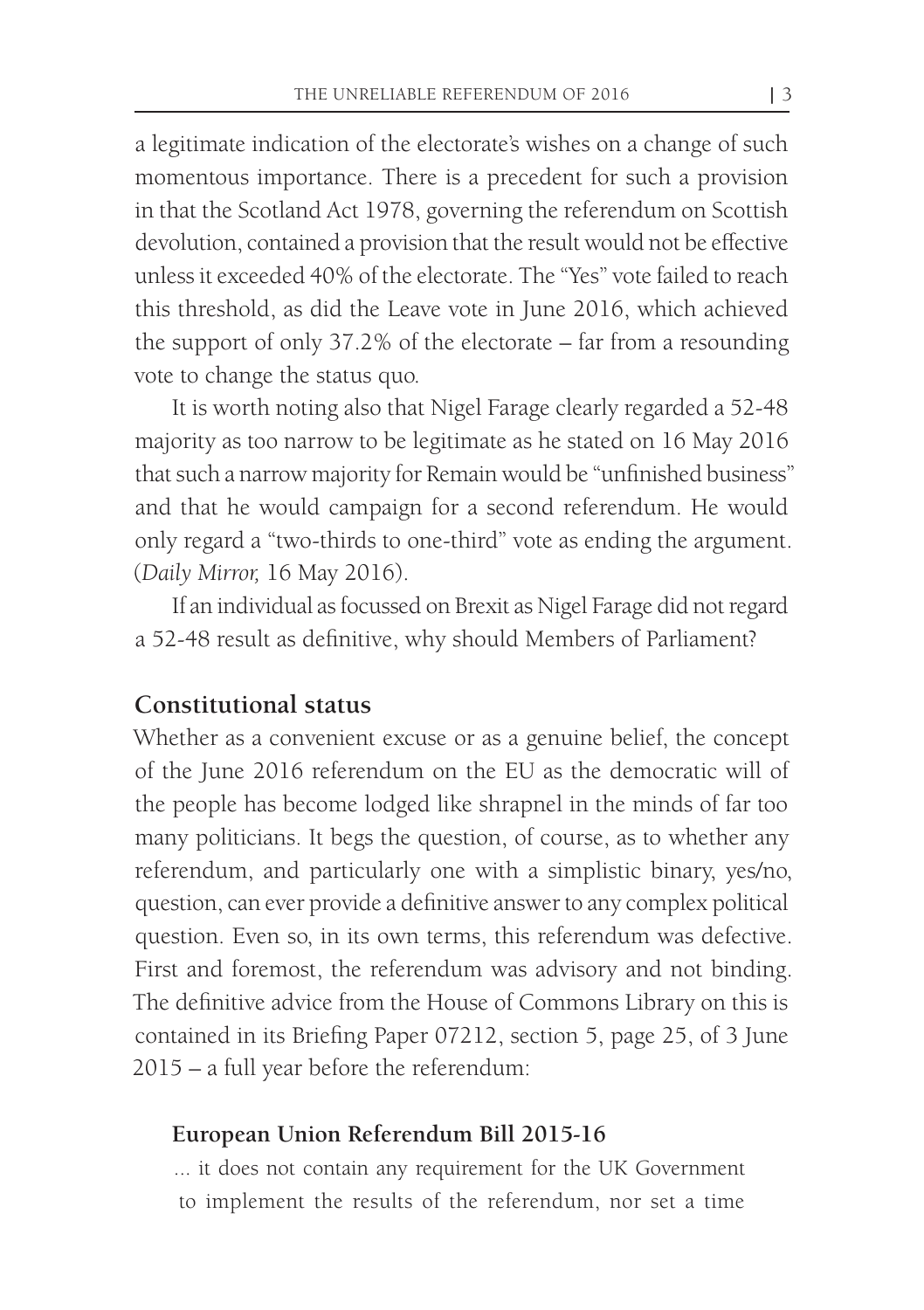limit by which a vote to leave the EU should be implemented. Instead, this is a type of referendum known as pre-legislative or consultative, which enables the electorate to voice an opinion which then influences the Government in its policy decisions. The referendums held in Scotland, Wales and Northern Ireland in 1997 and 1998 are examples of this type, where opinion was tested before legislation was introduced. The UK does not have constitutional provisions which would require the results of a referendum to be implemented, unlike, for example, the Republic of Ireland, where the circumstances in which a binding referendum should be held are set out in its constitution.

David Lidington, then the government's Minister for Europe and now Theresa May's de facto deputy, underlined this point in the House of Commons. In the Committee Stage of the European Referendum Bill, he told the House, "The referendum is advisory," (*Hansard,* 16 June 2015, Volume 597, Column 231.)

The statement by the House of Commons Library was backed up by the Supreme Court in its judgement of 24 January 2017 on the application by Gina Miller for Judicial Review on the status of Article 50. The Court stated that the "effect of any particular referendum must depend on the terms of the statute which authorises it," and noted that, whereas all other referendums - on devolution and on the voting system - neither the 1975 nor the 2015 Acts on referendums on the EU "made provision for any consequences of either possible outcome." (*Paras 116 to 125.*) There could have been had the government chosen to insert this mandatory provision into the Act, but it chose not to do so, despite the public warning twelve months before the referendum in the House of Commons Library paper.

The point is often made that David Cameron stated that implementation of the referendum result would be required. This is not the legal situation and no individual, not even the Prime Minister, is above the law or the constitution. Consequently there is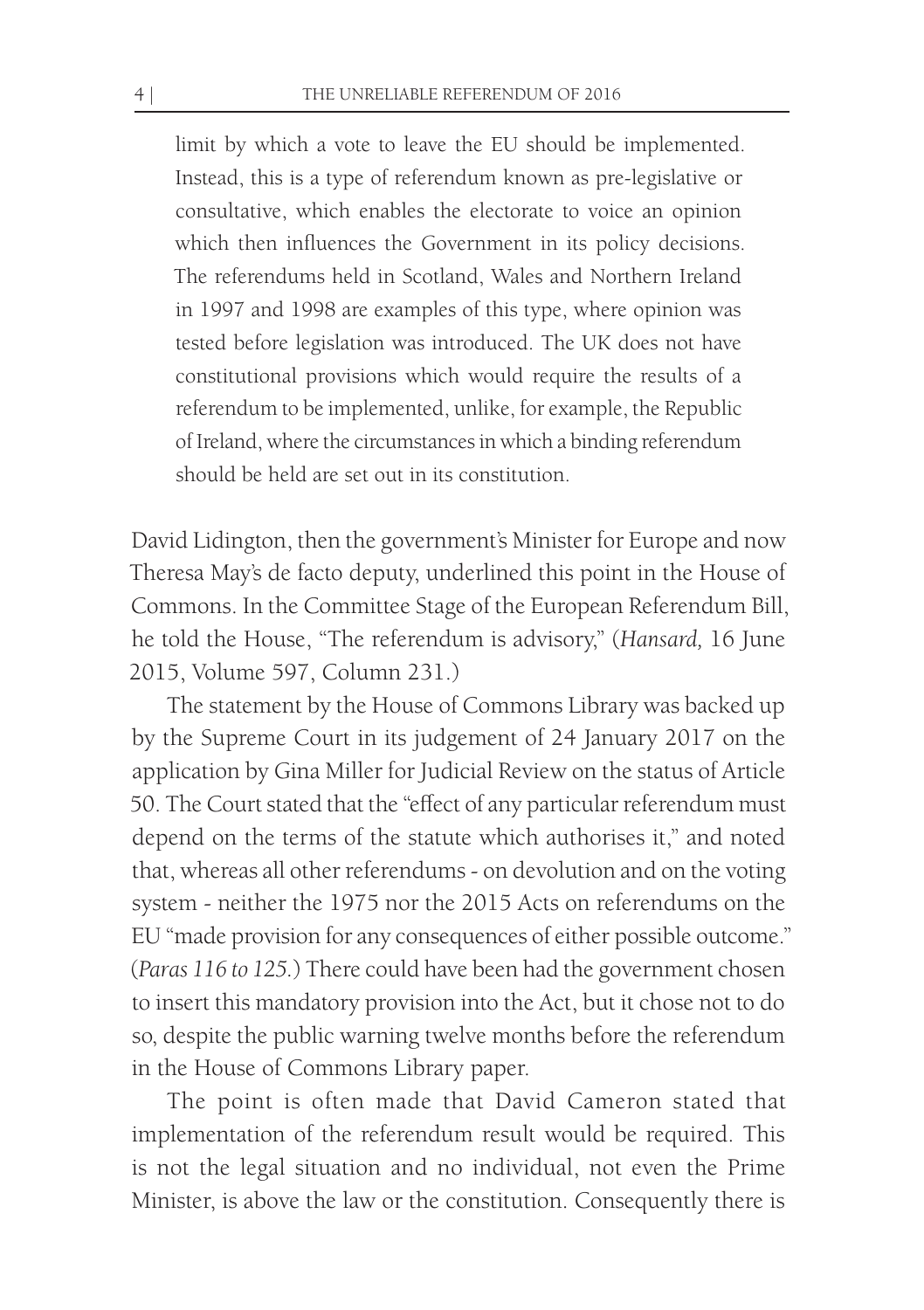no statutory requirement for parliament formally to act on the result. It is odd that Members of Parliament would choose to follow the opinion of a former Prime Minister who rapidly abandoned his post after the vote, rather than that of the House of Commons Library and the Supreme Court.

Now David Cameron, in his memoirs, refers to the bus with "£350 million for the NHS" saying that "Boris rode the bus round the country, he left the truth at home". He also condemns the allegation that "the entire Turkish population was about to come to Britain," and refers to the former defence secretary, Penny Mordaunt, saying that Britain could not veto Turkish membership: "We were no longer in the realms of stretching the truth, but ditching it altogether. Leave was lying." Cameron's earlier commitment lies very uneasily with this later assessment.

#### **Leave case mis-sold**

Remain supporters have not said that those who voted Leave were somehow fools or were gullible to do so. Only Brexit supporters allege this for their own purposes. What we are saying is that they were mis-sold the Leave case. The case on both sides was extremely complicated, as has been ably demonstrated by the intricacies of the negotiations over the past two and a half years, and, fortunately, we have a clear precedent that takes the view that the individual cannot be expected to understand all the technicalities of a complicated case which will in due course harm them. This relates to Policy Protection Insurance (PPI) and its massive mis-selling. It appears that over 12 million clients were mis-sold PPI. No-one has said that these bank clients were fools and should have known better. On the contrary, they have been compensated - to the extent of some £5 billion. Perversely, the mis-selling of the Leave case in the referendum has been dealt with in precisely the opposite way: those harmed by it have been rewarded by having an illegitimate result accepted, and the culprits, who carried out the fraud, have been rewarded. MPs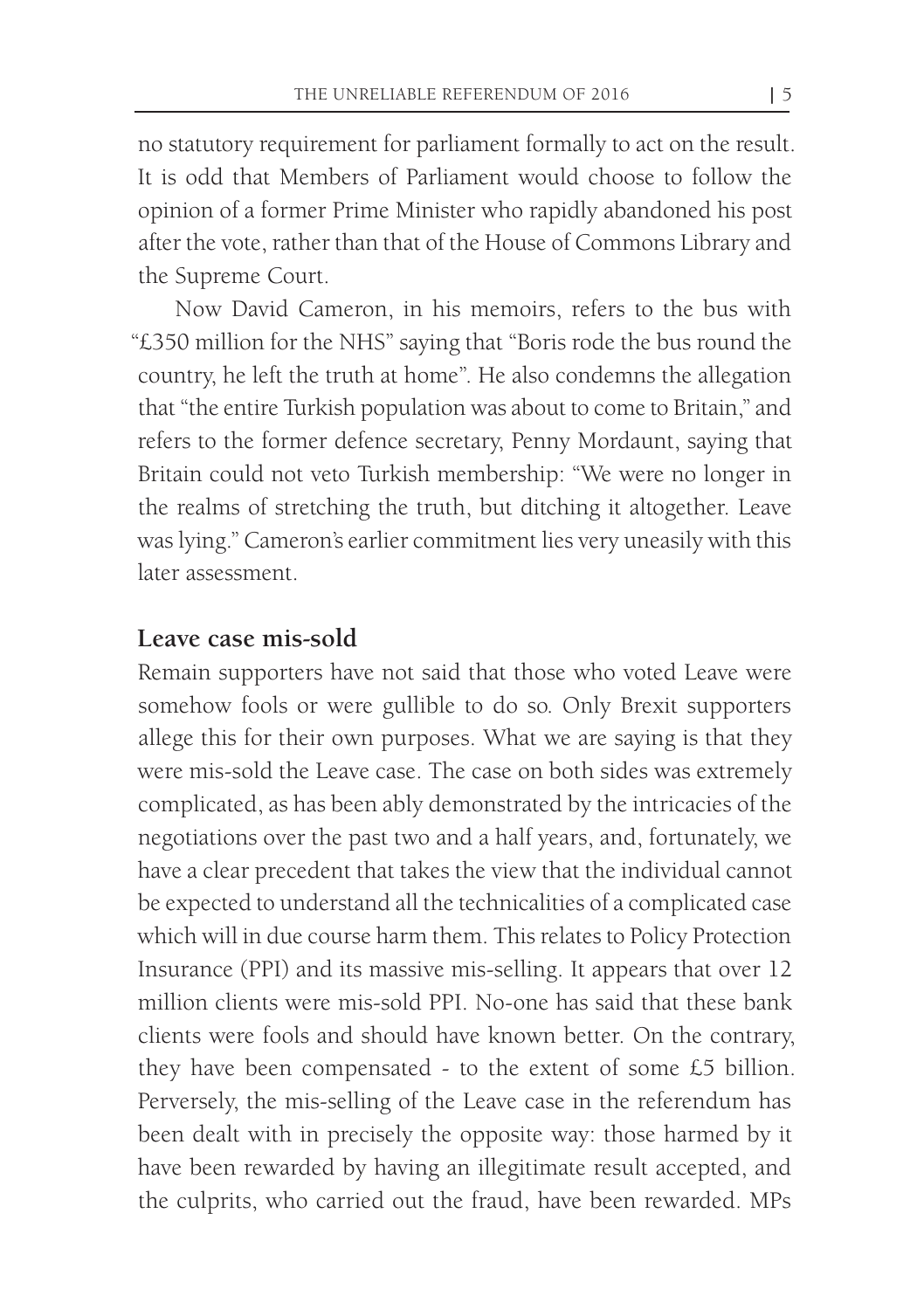and Peers who are still acting on this mis-selling of the referendum are themselves being grossly misled.

There are a number of elements in the mis-selling. First is bribery. A key statement that continued to be shamelessly exploited by the Leave campaign during the referendum campaign despite independent and respected bodies denouncing it, was the lie that the UK was paying £350 million per week to the EU. This figure, shown to be incorrect, was seized on by the three newspapers which were onesided cheerleaders for a Leave vote, the *Daily Mail, The Sun* and the *Daily Express* and repeated ad nauseam. It was even suggested that this sum would be spent on the NHS if the UK left the EU. Of course, there has been no sign of this transaction since the vote, indeed, it has been contradicted by the government. Most unusually, it was also rejected explicitly and in forthright terms by letters on 21 April 2016 from Sir Andrew Dilnott, Head of the UK Statistics Authority. Members of Parliament should accept that the mis-selling of the Leave case seriously skewed the referendum result.

The reliance of the Swiss decision-making process on frequent referendums is often quoted in favour of such votes, even though referendums on national issues do not rely on a single national vote but have to obtain a separate majority in each major canton. Even taking this qualification into account is not enough and, on 11th April 2019, the Switzerland Supreme Court overturned a national referendum on the grounds that the information given to voters was insufficient. In other words it had been mis-sold.

#### **Immigration lies**

Next is the immigration lie. This was even more cynical given the widespread public concern about immigration. One outrageous statement was that there were 76 million Turks waiting at the door to enter Britain. This invention was deliberately and cynically used to alarm a significant number of voters fearful, rightly or wrongly, of any threat of mass immigration. The prospect of Turkey joining the EU is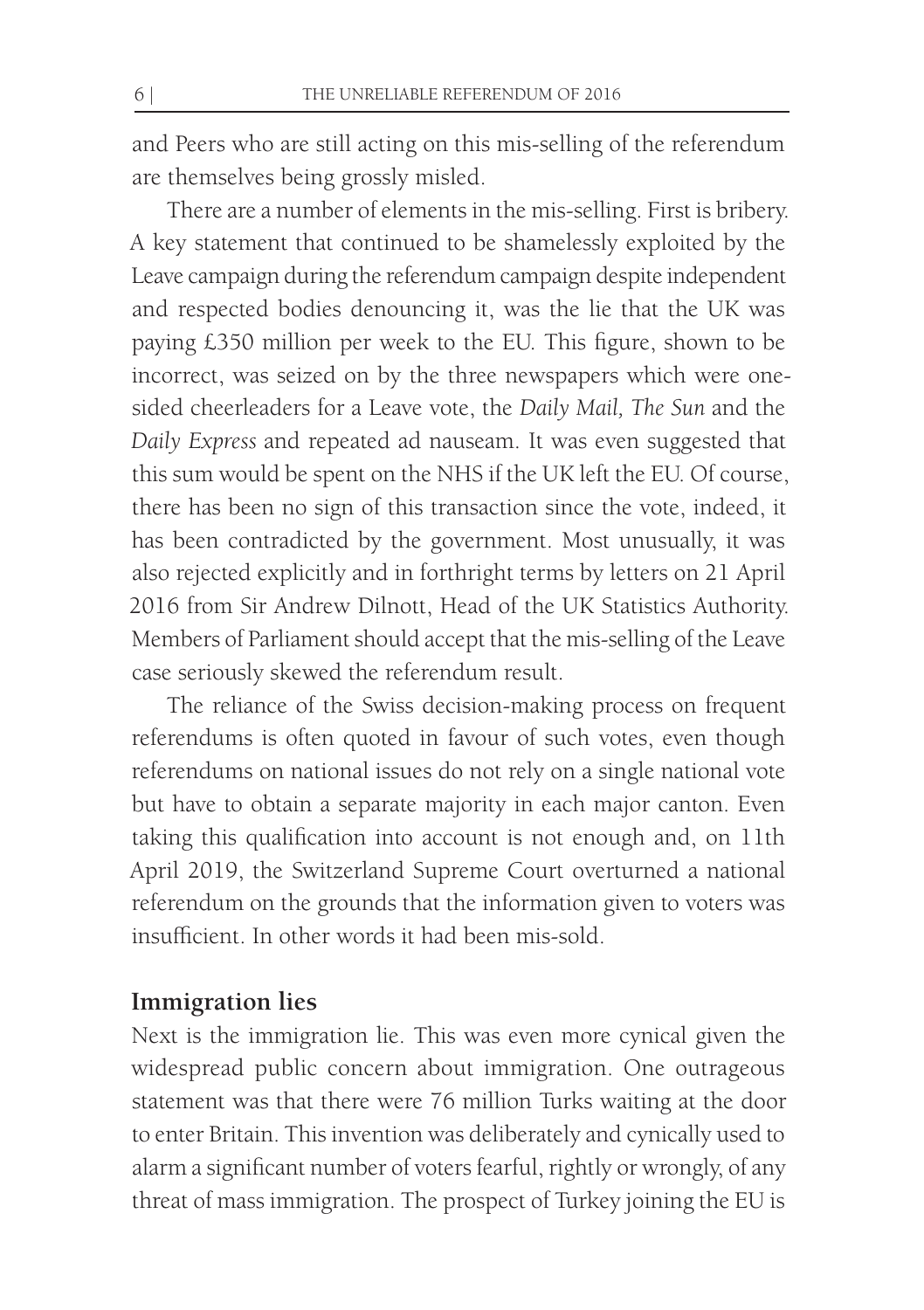far distant, indeed, with the present Turkish President and government becoming more Islamic, plus its extreme response to the attempted coup, it is probably further away than when the process first started. In any case the entry of every proposed new country can be vetoed by the UK or by any other existing EU member.

Another example of the blatant exploitation of electors' fears was the use by Leave.EU of a poster showing a queue of non-white migrants and refugees who were in fact crossing from Croatia to Slovenia. The only prominent white face had been obscured by the caption. Nigel Farage later claimed that this poster "won the referendum because it kept us focussed on the danger of open borders," (*Yorkshire Post,* 20 October 2018).

In any circumstances such tactics are distasteful and cynical but in the context of a referendum on a crucial question that would determine the country's future, they are completely unacceptable. It is hardly surprising that they had a decisive influence on the outcome. We do not need to accept arguments by Remain supporters as we can take the words of Leave campaign organisers. Dominic Cummings, Campaign Director of Vote Leave, wrote in *The Spectator* in January 2017: "Would we have won without immigration? No. Would we have won without £350m/NHS? All our research and the close result strongly suggests No." Arron Banks, the financier behind Leave.EU and Nigel Farage, was even more explicit. A six page interview by Martin Fletcher in the *New Statesman*, (14 October 2016), reported that "Leave.EU focussed relentlessly and often outrageously on immigration." Arron Banks said: "We always knew the referendum would come down to two things - the economy on the In side and immigration on the Out side, and that if you could keep the subject on immigration you would win."

The polling evidence is also conclusive. Lord Ashcroft's election day poll of 12,369 voters found that "One third (33%) [of leave voters] said the main reason was that leaving "offered the best chance for the UK to regain control over immigration and it own borders."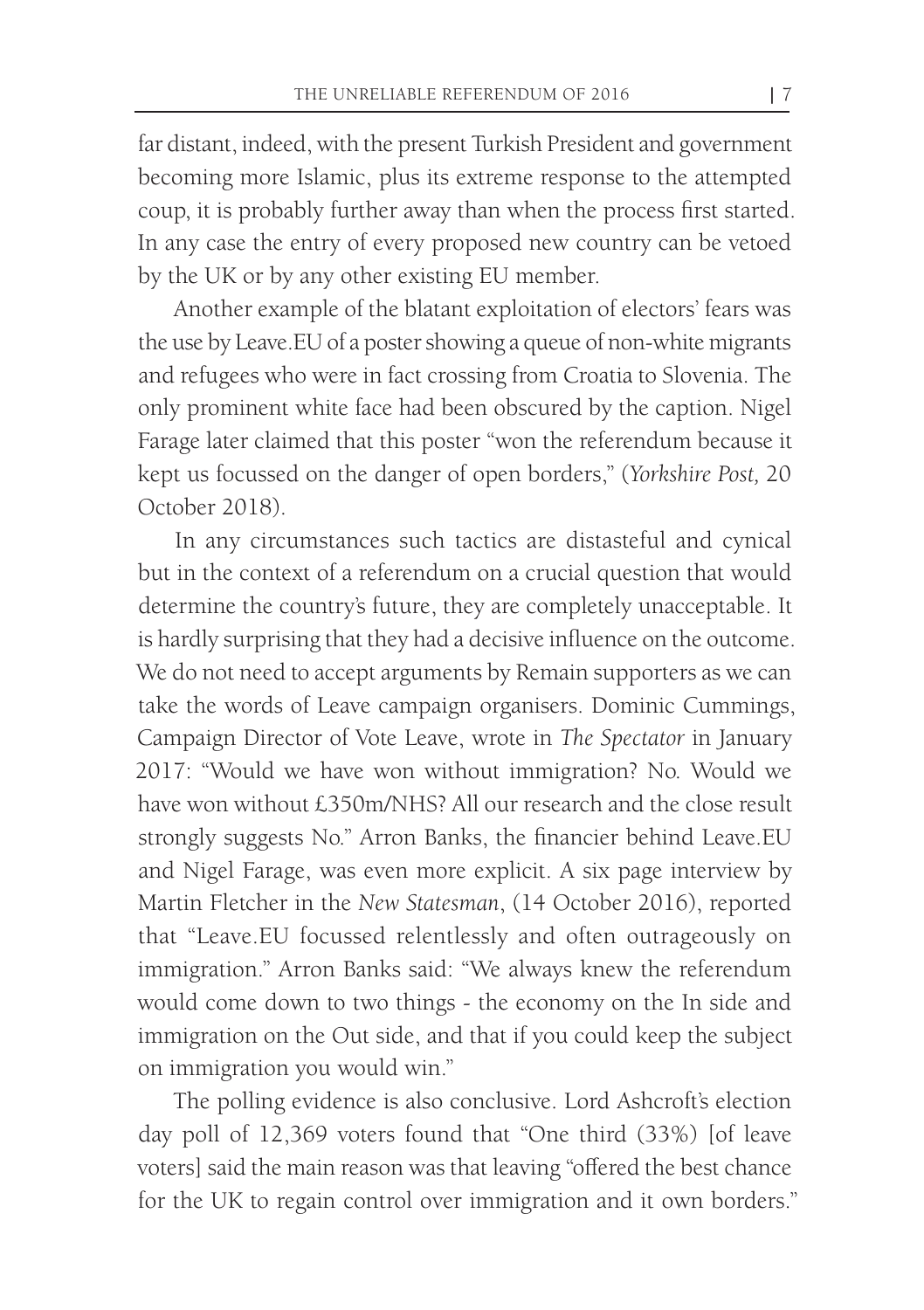The British Social Attitudes survey, published in June 2017 similarly showed that the most significant factor in the Leave vote was anxiety about the number of people coming to the UK. Anecdotal evidence from campaigning outside a Leeds supermarket found a significant number of Leave voters expressing their opposition to immigrants in more colourful and extreme terms.

Matthew d'Ancona wrote a whole article on this issue in *The Guardian,* (Let's be honest about what's driving Brexit: bigotry, 3 December 2018). It is clear that for a significant number of Leave voters, and certainly enough to swing the final result, the referendum was focussed on immigration, and the actual question on the EU was simply a vehicle for their prejudice. In the face of all the evidence, why, therefore, should Members of Parliament continue to assert that the referendum expresses the will of the people on Britain's membership of the EU and has to be accepted?

#### **Deceit**

We also had Leave propaganda masquerading as an official communication. This deliberate deceit is particularly outrageous. On the eve-of-poll large numbers of voters received an individually addressed leaflet through the Royal Mail which was deliberately designed to appear to come from the Electoral Commission or the official Returning Officer, whereas in reality it came from the Leave campaign. It was headed "Official information about the Referendum on 23 June 2016", with the next line reading "Referendum Communication." It proceeds to describe the leaflet as "This document" and presents "The Facts" as if they were objective items of information, even though it leads with the £350 million per week lie and follows with the queue of countries purporting to be waiting to join.

The defective Act governing the conduct of the referendum did not provide any powers for the Electoral Commission to prevent or even to sanction even such a deliberate tactic to mislead the electorate. It is yet another piece of evidence which demonstrates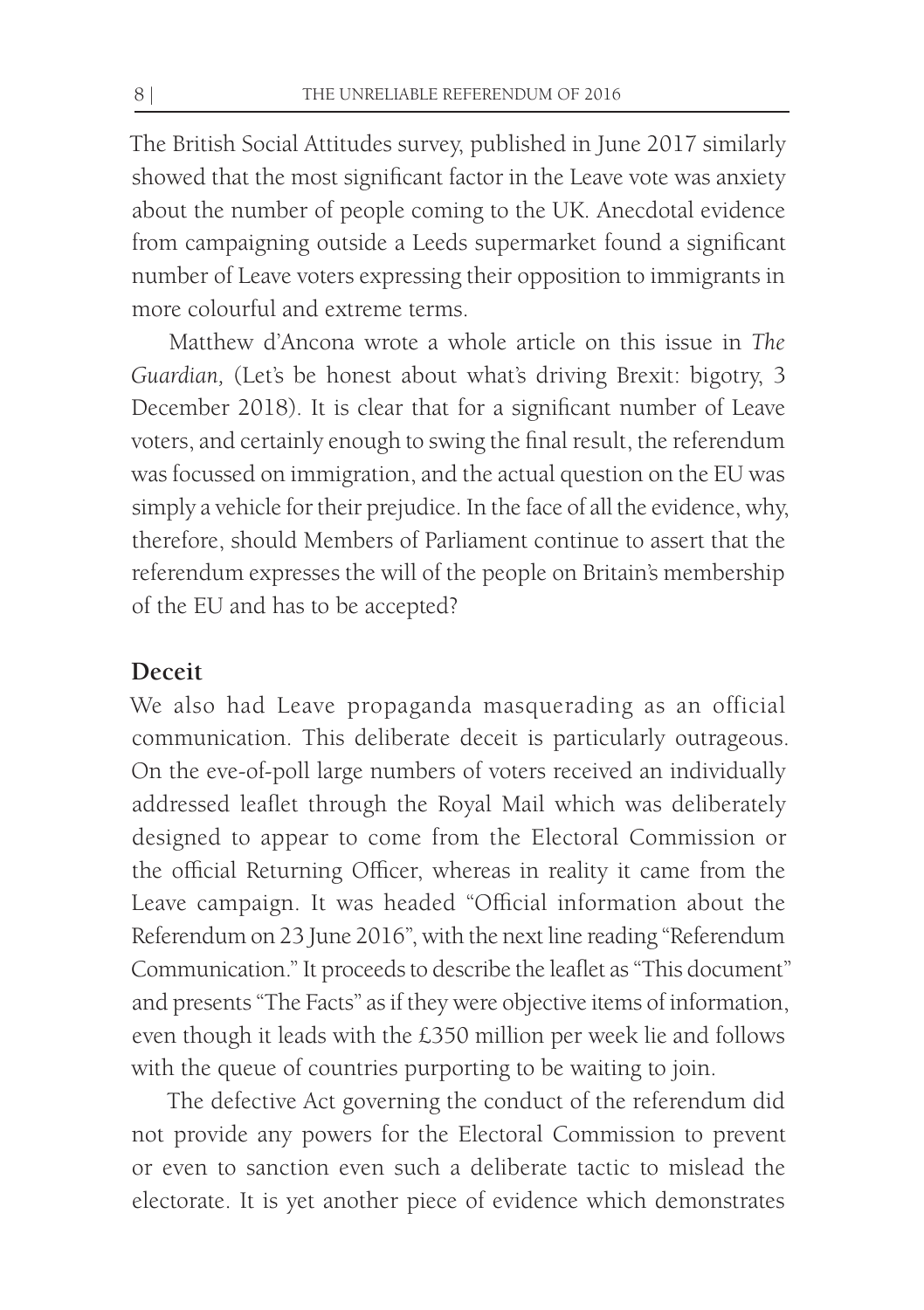that the result of the referendum should not be regarded as the will of the British people.

# **The European Union Referendum Act 2015**

In any normal circumstances one can expect the law governing our democracy to be robust and fit for purpose. This Act clearly was not effective in that it gave the Electoral Commission no powers to regulate the conduct of the campaign, nor even to annul the vote if it adjudged it to have been grossly manipulated. In particular there was no equivalent clause in it to Section 106 of the Representation of the People Act 1983 which governs the conduct of parliamentary elections. This section forbids false statements of fact in relation to the personal character of a candidate. The provision is far from nugatory in that it was successfully used in 2010 by the Liberal Democrat candidate in the Oldham East and Saddleworth constituency to challenge the election of Phil Woolas, the Labour candidate elected. Woolas was found guilty, deprived of his seat and barred from public office for three years.

Matthew Elliott is on record as stating that, had there been an equivalent clause 106 barring false statements of fact in the referendum, the Leave campaign would not have been able to use the slogans and false statements that it relied on for victory.

The only matter that the Electoral Commission did have powers over was campaign expenditure, including its sources. It has been forthright in its actions on finance, in particular fining Leave.EU  $£70,000$  for breaches of the law. Moreover, and particularly serious, the Leave.EU chief executive was reported to the police for possible criminal offences. Presumably the Electoral Commission took such actions because it believed that the infringements of campaign finance regulations, and the possibility of police action, could have had an influence on the referendum result, further undermining its legitimacy.

It is not just the Leave.EU campaign that has been fined: the official Vote Leave campaign has also been fined for overspending the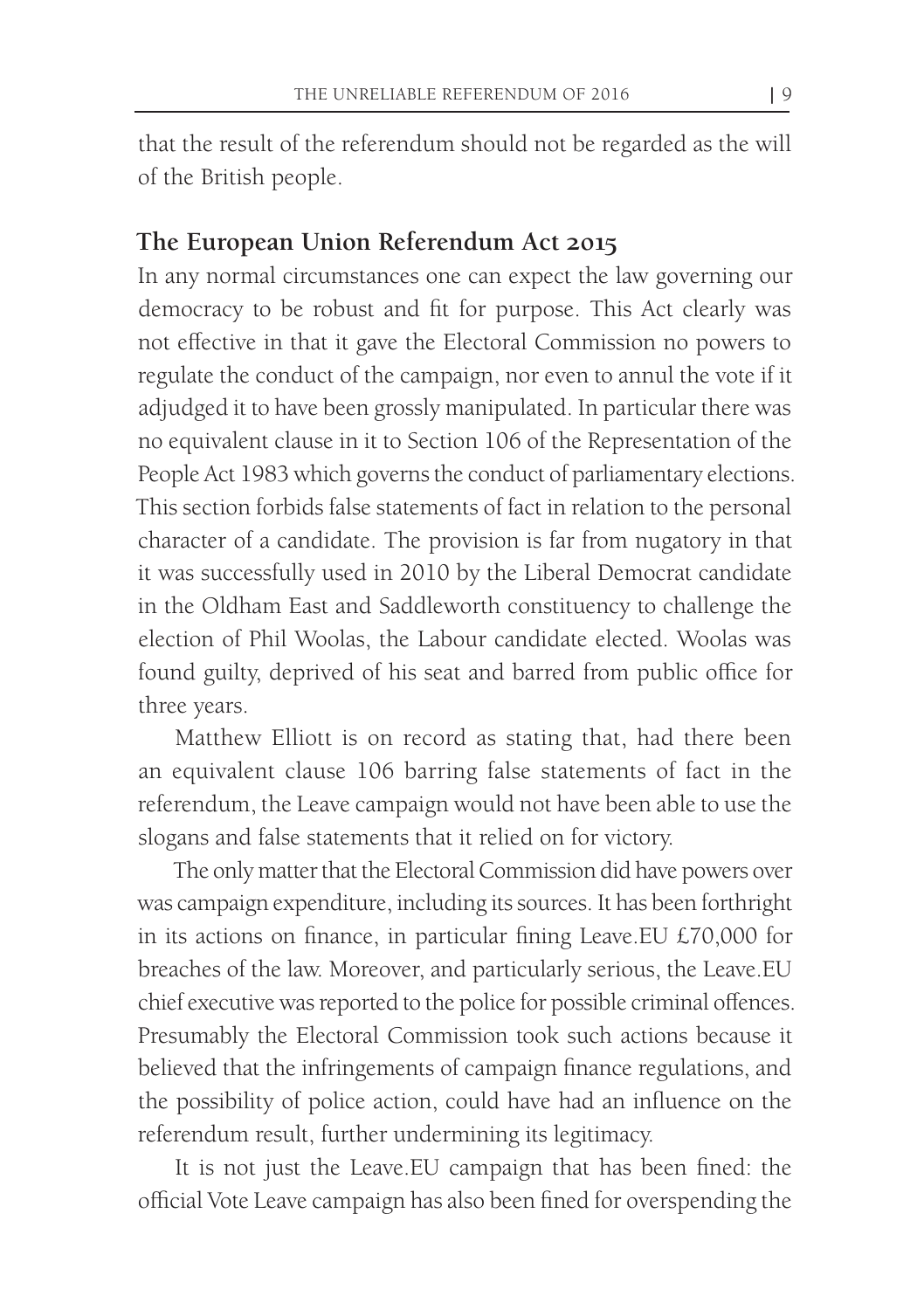legal limit. The Electoral Commission has stated that the evidence it possesses suggests that the Leave campaigns' overspending goes well beyond the amounts already detailed.

One has to assume that the gross overspending by the Leave campaign groups was calculated to increase the Leave vote otherwise there is no point in doing it. If it did so illegally it may well have been that illegality which created the slight Leave majority. Indeed, an e-mail from Steve Baker of Conservatives for Britain on 13 February 2016 to key supporters included the statement "It is open to the Vote Leave family to create separate legal entities each of which could spend £700k: Vote Leave will be able to spend as much money as is necessary to win the referendum".

# **The franchise**

In the 2014 referendum on Scottish independence, 16 and 17 year-olds were enfranchised. All the evidence is that they took this responsibility very seriously. By what logic was it determined that they could express their opinion on the unity of the United Kingdom but not on the UK's continued membership of the EU, which arguably will affect their future as much or even more than the integrity of the UK?

The other group with a particularly direct interest in the outcome of the referendum is the 4 million or so EU residents in the UK, but they too were not allowed to vote. Surely at least those EU citizens who have shown their attachment to the UK by registering to vote in the UK at local and European parliament elections should have been allowed to vote in the referendum?

The disenfranchisement of these two groups reduces still further the possibility of the referendum being legitimate or representative.

#### **The 2017 General Election**

Despite having been adamant that she would not call a premature general election, Theresa May suddenly announced an election only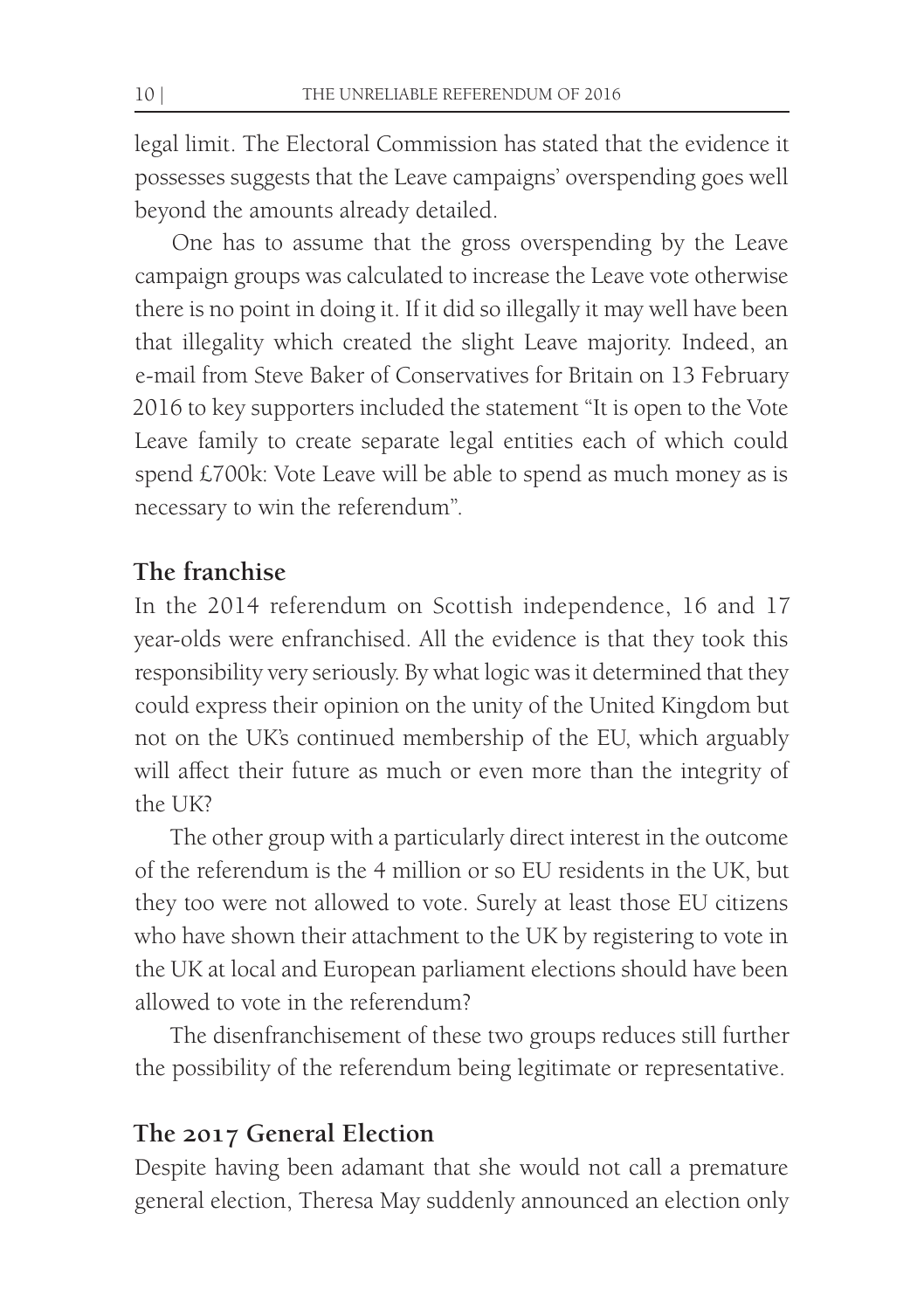two years into her term of office even though she had a working majority in parliament. She specifically called the election on 18 April 2017 to provide Britain with "a strong and stable leadership to make the most of the opportunities Brexit brings for hardworking families." She asked for a "strong hand through Brexit", (Conservative Manifesto.) Theresa May specifically saw the election as an electoral test for the Brexit case. As such it failed, and in fact support for the Conservatives declined during the campaign and she lost her majority in the House of Commons. At the time of the calling of the election on 18 April one opinion poll reported that the Conservatives had touched 50% – double Labour's rating. By polling day seven weeks later, the Conservative vote had declined to 43% and Labour had risen to 41%.

Equally significant within the context of the general election being a verdict on Brexit, UKIP, the most pro-Brexit party, began the campaign on around 10% but ended it on a mere 2%. Clearly there was no enthusiasm for Brexit a year after the referendum. Is this not further significant evidence that it would now be appropriate, with all the evidence of the interminable negotiations of the past two and a half years and the failure to produce an agreement that will secure the support of the House of Commons, to have a further vote?

#### **Precedent**

If the UK were to hold a further referendum on EU membership it would be the third EU country to hold a second referendum after a "No" vote.

Denmark voted "No" to the Maastricht Treaty in June 1992. After negotiating certain opt outs, a second referendum was held in May 1993 which voted "Yes". In Ireland in 2001 the electors voted against the Treaty of Nice. Then, following the negotiation of a number of opt outs, a further referendum in October 2002 voted "Yes".

In each case there were political developments between the two referendums so that the electorate were faced with a somewhat